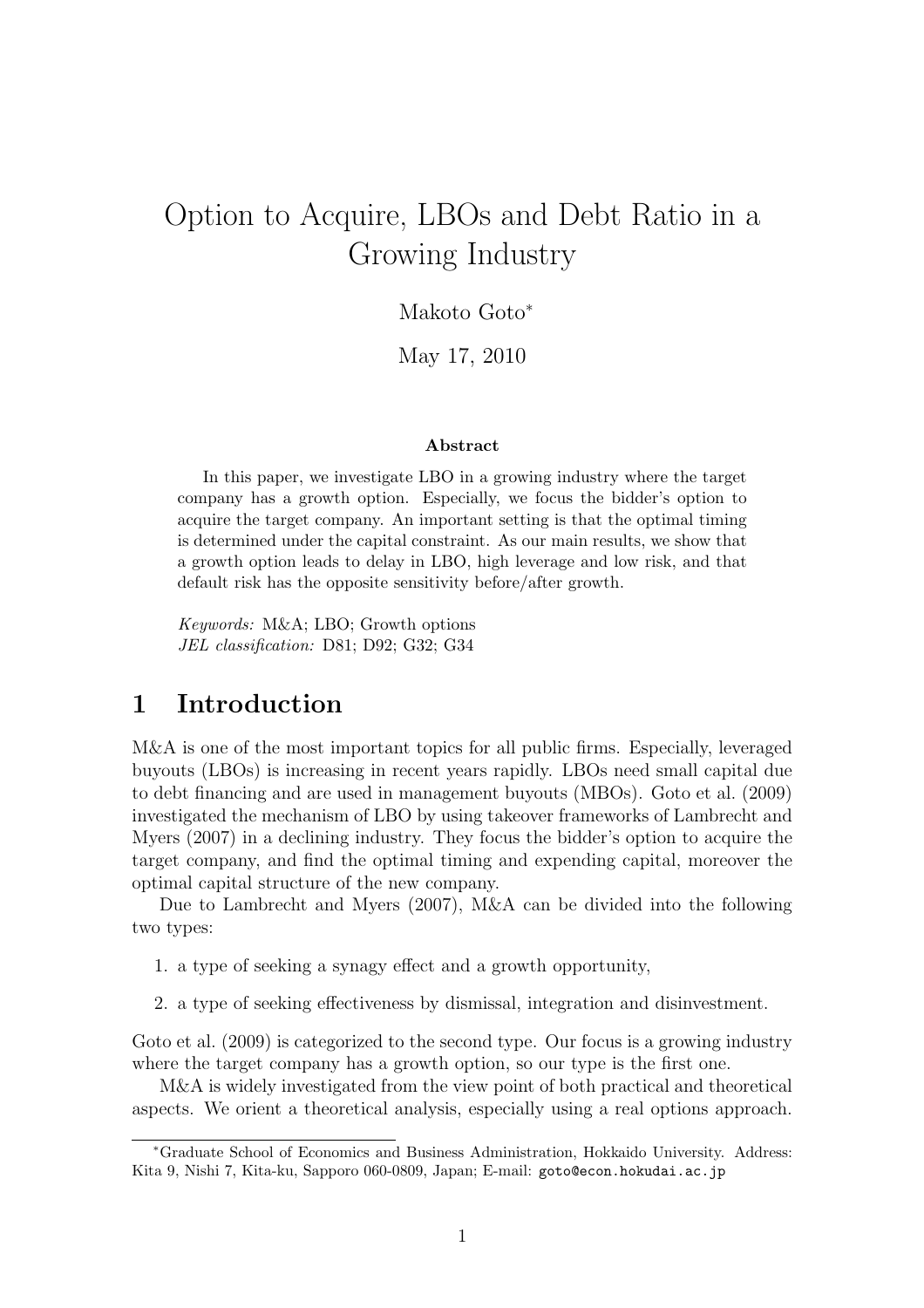Existing literature using a real options approach has the following studies. Shleifer and Vishny (2003) claim misvalue in stock markets causes takeover. Rhodes-Kropf and Viswanathan (2004) show market bias leads to correlation between takeover action and market estimation. Lambrecht (2004) provides an M&A model motivated scale economy in a growing industry. Morellec and Zhdanov (2005) analyze the roll of multi-bidders and imperfect information on takeover action. Lambrecht and Myers (2007) provides a real options model of takeover and disinvestment in a declining industry. Leland (2007), Lambrecht and Myers (2008) and Tian et al. (2008) investigate M&A using debts.

Goto et al. (2009) focused LBO in a declining industry and show that uncertainty leads to delay in LBO, and that LBO leads to junk bonds, usual leverage and low risk. Key points in this work are following. We forcus LBO in a growing industry where the target company has a growth option. And we investigate the impact of growth options on LBO. As our main results, we show that a growth option leads to delay in LBO, high leverage and low risk, and that default risk has the opposite sensitivity before/after growth.

The rest of the paper is organized as follows. Section 2 describes the model settings. Section 3 derive the value functions. Next, we present numerical analyses in Section 4. Lastly, Section 5 concludes the paper.

## **2 The model**

We consider the target company whose capital is all equity.  $X_t$  is the EBIT of target company:

$$
dX_t = \alpha X_t dt + \sigma X_t dW_t, \qquad (1)
$$

where  $\alpha$  is the instantaneous expected growth rate of  $X_t$ ,  $\sigma$  ( $> 0$ ) is the instantaneous volatility of  $X_t$ , and  $W_t$  is a standard Brownian motion. The target company is assumed to have an opportunity to expand its business to  $\gamma$  times by paying out the cost *K*. In other words, the target company has a growth option. We have the value of the target company:

$$
V_T(x) = \sup_{t_T \in T} \mathbb{E} \left[ \int_t^{t_T} e^{-r(s-t)} (1-\tau) X_s \, ds + \int_{t_T}^{\infty} e^{-r(s-t)} (1-\tau) \gamma X_s \, ds - e^{-r(t_T-t)} K \, \middle| \, X_t = x \right],\tag{2}
$$

where *r* is the discount rate,  $\tau$  is the tax rate,  $\mathcal T$  denotes the collection of admissible stopping times in  $[t, \infty)$ . The growth time is

$$
t_T = \inf\{t > 0 : X_t \ge X_T\},\tag{3}
$$

where  $X_T$  is the growth threshold.

Then the bidder establishes a special purpose vehicle (SPV) to acquire the target by capitalizing *I >* 0. The SPV issues a corporate bond whose value is *D* and coupon payment is *c*. The bond is a nonrecourse loan. The SPV acquires the target's stock and they merge into a new subsidiary company of the bidder at time  $t_B$ . And we need the following capital constraint:

$$
V_T(X_{t_B}) = I + D. \tag{4}
$$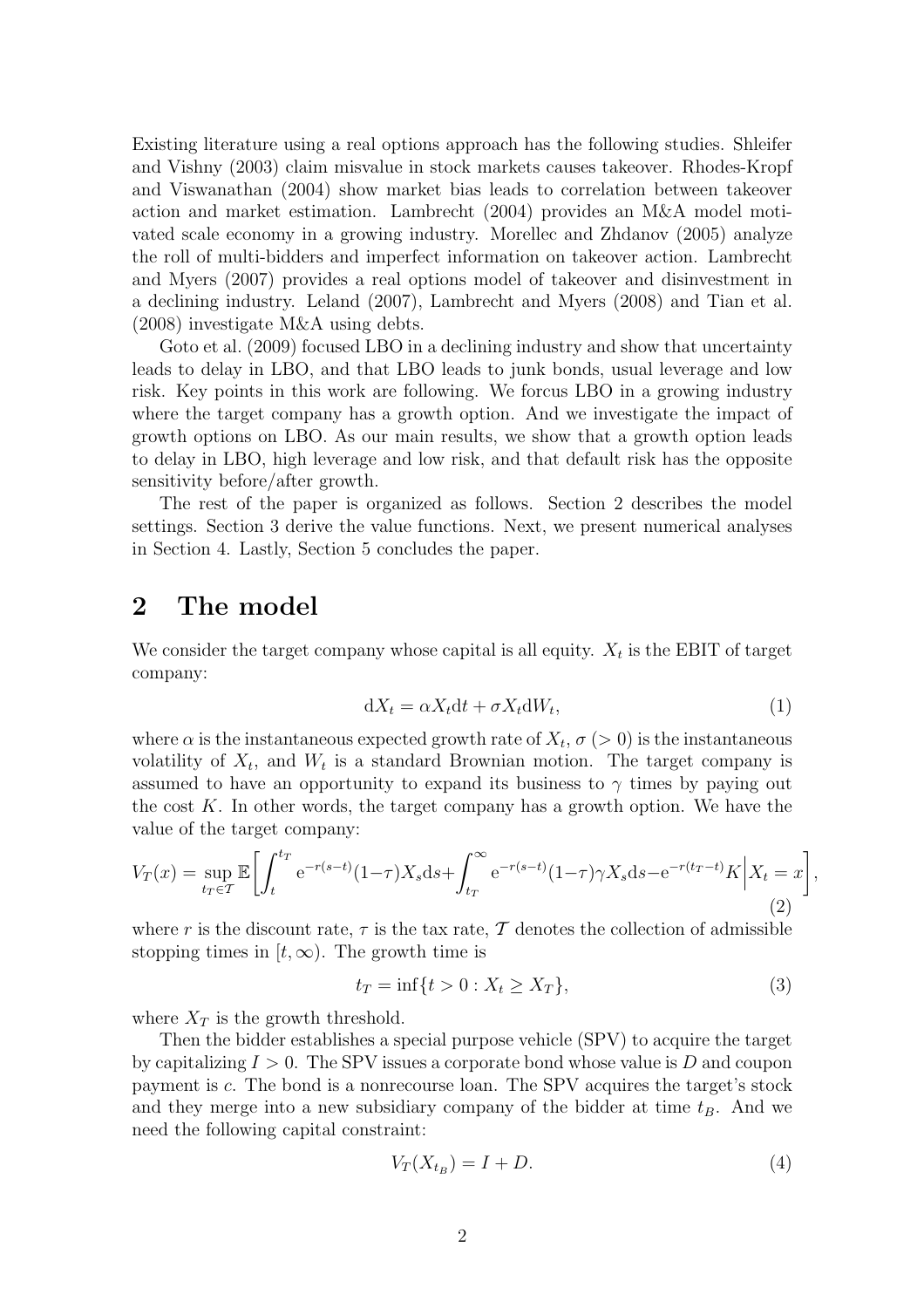# **3 The Value Functions**

We have the value of the target company analytically:

$$
V_T(x) = \begin{cases} A_T x^{\beta_1} + \frac{(1-\tau)x}{r-\alpha}, & \text{for } x < X_T, \\ \frac{(1-\tau)\gamma x}{r-\alpha}, & \text{for } x \ge X_T, \end{cases}
$$
(5)

$$
A_T = \left(\frac{(1-\tau)(\gamma-1)X_T}{r-\alpha} - K\right)X_T^{-\beta_1},\tag{6}
$$

$$
X_T = \frac{\beta_1}{\beta_1 - 1} \frac{r - \alpha}{(1 - \tau)(\gamma - 1)} K,\tag{7}
$$

where  $\beta_1$  is the positive root of the following characteristic equation:

$$
\frac{1}{2}\sigma^2 \beta(\beta - 1) + \alpha \beta - r = 0.
$$
\n(8)

Next the value of the new subsidiary company consists of the equity and debt values:

$$
V_N(x) = E_N(x) + D_N(x). \tag{9}
$$

 $E_N(x)$  is the equity value of the new company which has to choose the growth time  $t_G$  and the default time before and after growth  $t_D^1$  and  $t_G^2$ :

$$
E_N(x) = \sup_{t_G, t_D^1, t_D^2 \in T} \mathbb{E} \left[ \mathbf{1}_{\{t_D^1 < t_G\}} \int_t^{t_D^1} e^{-r(s-t)} (1-\tau) (X_s - c) \, \mathrm{d}s + \mathbf{1}_{\{t_D^1 \ge t_G\}} \left( \int_t^{t_G} e^{-r(s-t)} (1-\tau) (X_s - c) \, \mathrm{d}s + \int_{t_G}^{t_D^2} e^{-r(s-t)} (1-\tau) (\gamma X_s - c) \, \mathrm{d}s - e^{-r(t_G - t)} K \right) \, \Big| \, X_t = x \right]. \tag{10}
$$

Coupon payment *c* is determined by the capital constraint:

$$
V_T = I + D. \tag{11}
$$

We can solve Equation (10) by dividing into two parts at growth time:

$$
E_N(x) = \begin{cases} 0, & \text{for } x \le X_D^1, \\ A_G x^{\beta_1} + A_D^1 x^{\beta_2} + \frac{(1-\tau)x}{r-\alpha} - \frac{(1-\tau)c}{r}, & \text{for } X_D^1 < x < X_G, \\ E_N^2(x) - K, & \text{for } x \ge X_G, \end{cases} \tag{12}
$$
\n
$$
E_N^2(x) = \begin{cases} 0, & \text{for } x \le X_D^2, \\ A_D^2 x^{\beta_2} + \frac{(1-\tau)\gamma x}{r-\alpha} - \frac{(1-\tau)c}{r}, & \text{for } x > X_D^2, \end{cases} \tag{13}
$$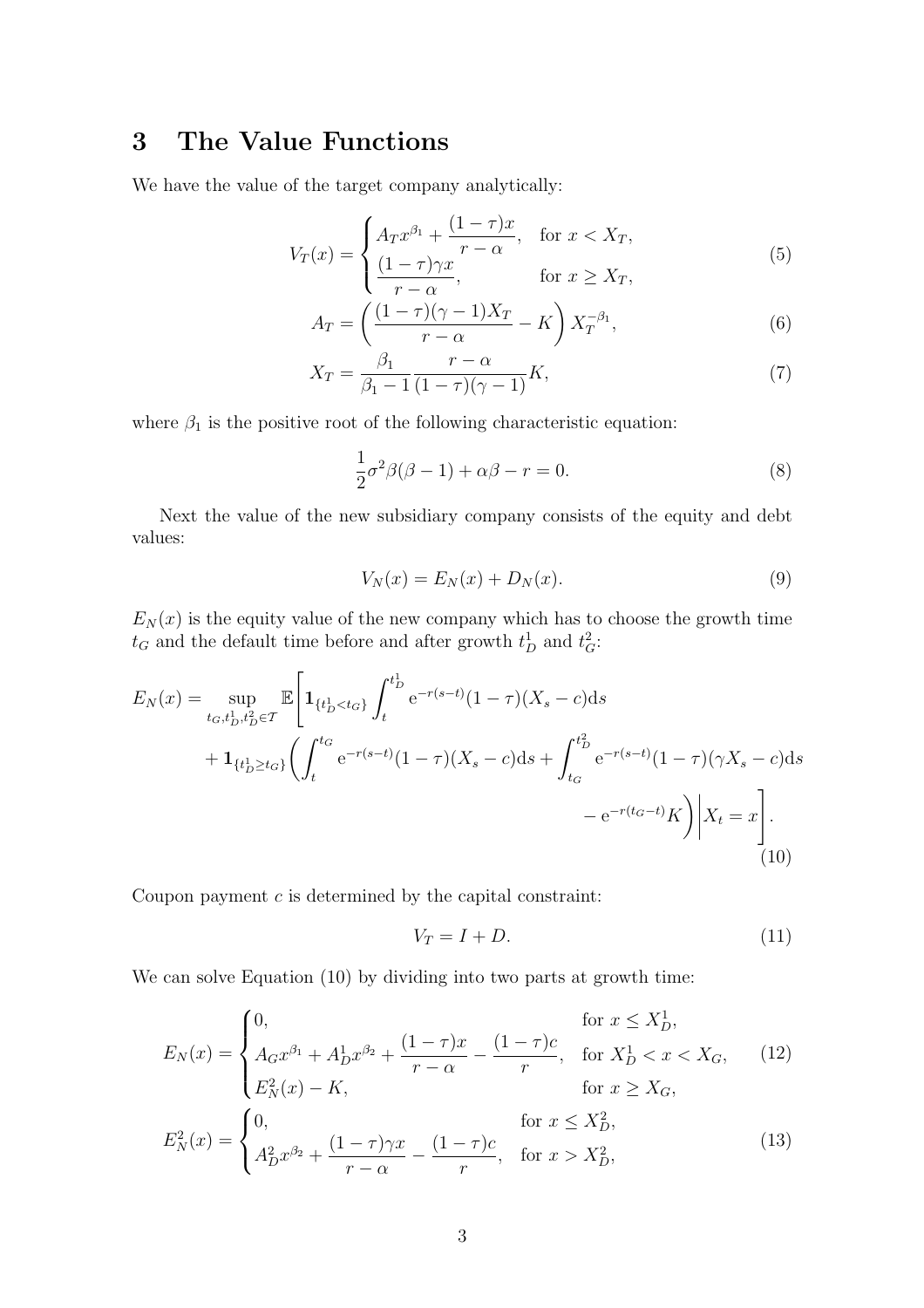where  $\beta_2$  is the negative root of the characteristic equation (8),  $X_G$  is the growth threshold and  $X_D^1$  and  $X_D^2$  are the default thresholds before and after growth, respectively:

$$
t_G = \inf\{t > 0 : X_t \ge X_G\},\tag{14}
$$

$$
t_D^1 = \inf\{t > 0 : X_t \le X_D^1\},\tag{15}
$$

$$
t_D^2 = \inf\{t > t_G : X_t \le X_D^2\}.
$$
 (16)

Although  $A_D^2$  and  $X_D^2$  are found analytically:

$$
A_D^2 = \left(\frac{(1-\tau)c}{r} - \frac{(1-\tau)\gamma X_D^2}{r-\alpha}\right) (X_D^2)^{-\beta_2},\tag{17}
$$

$$
X_D^2 = \frac{\beta_2}{\beta_2 - 1} \frac{r - \alpha}{\gamma r} c,\tag{18}
$$

 $A_G$ ,  $A_D^1$ ,  $X_G$  and  $X_D^1$  are found numerically.

Given the growth strategy  $X_G$  and the default strategy  $X_D^1$  and  $X_D^2$ , the value of the debt issued to acquire the target, i.e., the debt passed to the new company  $D<sub>N</sub>(x)$  $(= D)$  is calculated. Here we assume investment cost to growth *K* is expended by equity. Therefore, debt holders have no concern with the investment, so that coupon payment *c* never change before/after the investment. We have

$$
D_N(x) = \mathbb{E}\left[\int_t^{t_D^1 \wedge t_D^2} e^{-r(s-t)} \, ds + \mathbf{1}_{\{t_D^1 < t_G\}} e^{-(t_D^1 - t)} (1 - \theta) \frac{(1 - \tau) X_{t_D^1}}{r - \alpha} + \mathbf{1}_{\{t_D^1 \ge t_G\}} e^{-(t_D^2 - t)} (1 - \theta) \frac{(1 - \tau) \gamma X_{t_D^2}}{r - \alpha} \Big| X_t = x\right], \tag{19}
$$

where  $\theta$  is the default cost (LGD). Dividing into two parts at growth time again, we have

$$
D_N(x) = \begin{cases} (1 - \theta) \frac{(1 - \tau)x}{r - \alpha}, & \text{for } x \le X_D^1, \\ B_G x^{\beta_1} + B_D^1 x^{\beta_2} + \frac{c}{r}, & \text{for } X_D^1 < x < X_G, \\ D_N^2(x), & \text{for } x \ge X_G, \end{cases} \tag{20}
$$
\n
$$
D_N^2(x) = \begin{cases} (1 - \theta) \frac{(1 - \tau)\gamma x}{r - \alpha}, & \text{for } x \le X_D^2, \\ 0 < \frac{c}{r - \alpha} \end{cases} \tag{21}
$$

$$
D_N^2(x) = \begin{cases} (1 - \theta) \frac{r}{r - \alpha}, & \text{for } x \le X_D^*,\\ B_D^2 x^{\beta_2} + \frac{c}{r}, & \text{for } x > X_D^2, \end{cases}
$$
(2)

where

$$
B_D^2 = \left( (1 - \theta) \frac{(1 - \tau)\gamma X_D^2}{r - \alpha} - \frac{c}{r} \right) (X_D^2)^{-\beta_2},\tag{22}
$$

$$
B_G = (B_D^2 - B_D^1) X_G^{\beta_2 - \beta_1},\tag{23}
$$

and  $B_D^1$  is a complicated closed form.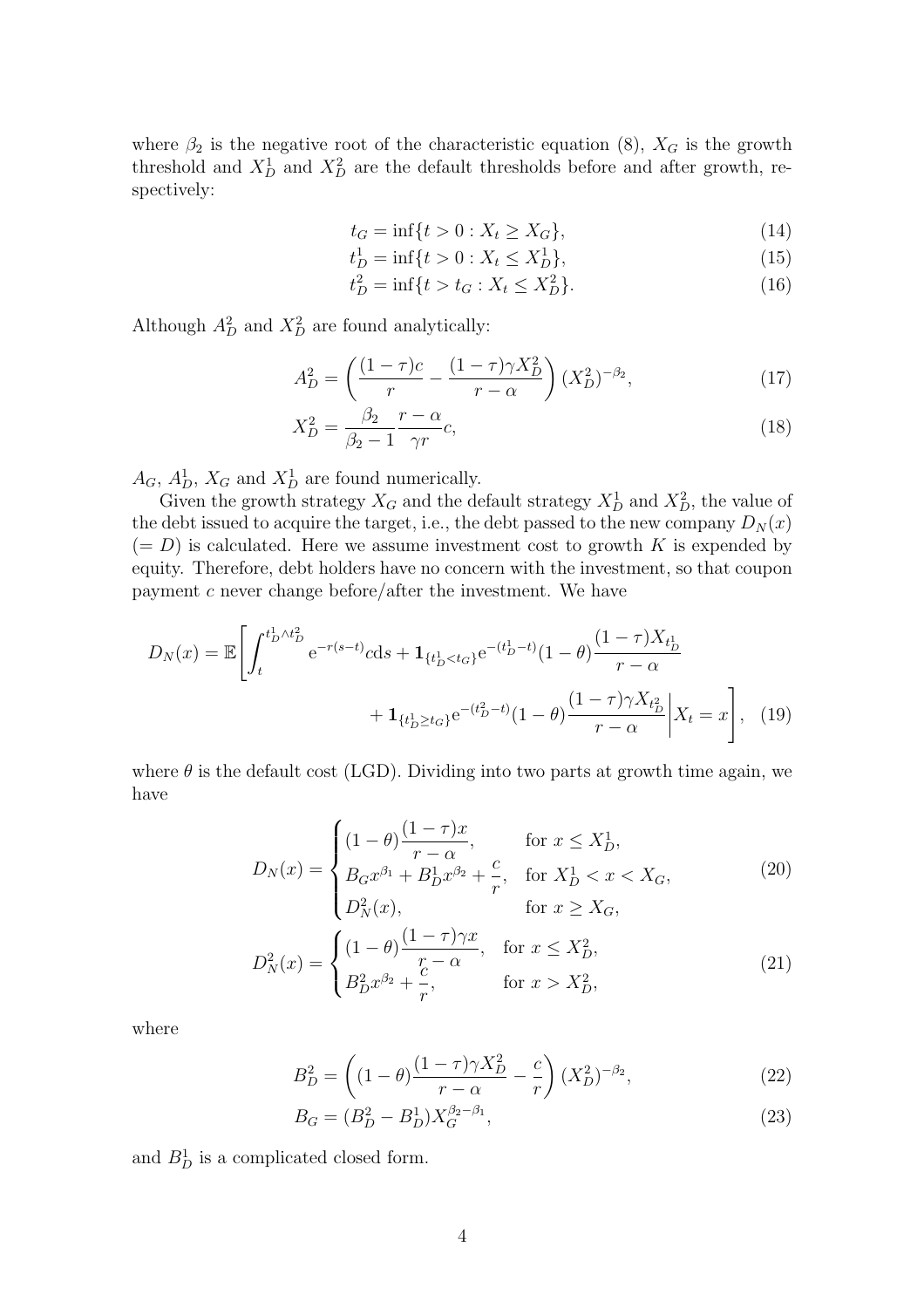Then total value of the new company is following:

$$
V_N(x) = E_N(x) + D_N(x),
$$
\n
$$
= \begin{cases}\n(1 - \theta) \frac{(1 - \tau)x}{r - \alpha}, & \text{for } x \le X_D^1, \\
(A_G + B_G)x^{\beta_1} + (A_D^1 + B_D^1)x^{\beta_2} + \frac{(1 - \tau)x}{r - \alpha} + \frac{\tau c}{r}, & \text{for } X_D^1 < x < X_G, \\
V_N^2(x) - K,\n\end{cases}
$$
\n
$$
(24)
$$
\n
$$
(24)
$$
\n
$$
r = \frac{1}{\alpha} \int_{0}^{1} \frac{(1 - \tau)x}{r - \alpha} \frac{1}{r} \frac{1}{r} \int_{0}^{1} \frac{(1 - \tau)x}{r - \alpha} \frac{1}{r} \frac{1}{r} \int_{0}^{1} \frac{(1 - \tau)x}{r - \alpha} \frac{1}{r} \int_{0}^{1} \frac{(1 - \tau)x}{r - \alpha} \frac{1}{r} \int_{0}^{1} \frac{(1 - \tau)x}{r - \alpha} \frac{1}{r} \int_{0}^{1} \frac{(1 - \tau)x}{r - \alpha} \frac{1}{r} \int_{0}^{1} \frac{(1 - \tau)x}{r - \alpha} \frac{1}{r} \int_{0}^{1} \frac{(1 - \tau)x}{r - \alpha} \frac{1}{r} \int_{0}^{1} \frac{(1 - \tau)x}{r - \alpha} \frac{1}{r} \int_{0}^{1} \frac{(1 - \tau)x}{r - \alpha} \frac{1}{r} \int_{0}^{1} \frac{(1 - \tau)x}{r - \alpha} \frac{1}{r} \int_{0}^{1} \frac{(1 - \tau)x}{r - \alpha} \frac{1}{r} \int_{0}^{1} \frac{(1 - \tau)x}{r - \alpha} \frac{1}{r} \int_{0}^{1} \frac{(1 - \tau)x}{r - \alpha} \frac{1}{r} \int_{0}^{1} \frac{(1 - \tau)x}{r - \alpha} \frac{1}{r} \int_{0}^{1} \frac{(1 - \tau)x}{r - \alpha} \frac{1}{r} \int_{0}^{1} \frac{(1 - \tau)x}{r - \alpha} \frac{1}{r} \int_{0}^{1} \frac{(1 - \tau)x}{r - \alpha} \int_{0}^{1} \frac{(1 - \tau)x}{r - \alpha} \frac{1}{r} \int
$$

and the value after growth is

$$
V_N^2(x) = \begin{cases} (1 - \theta) \frac{(1 - \tau)\gamma x}{r - \alpha}, & \text{for } x \le X_D^2, \\ (A_D^2 + B_D^2) x^{\beta_2} + \frac{(1 - \tau)\gamma x}{r - \alpha} + \frac{\tau c}{r}, & \text{for } x > X_D^2. \end{cases}
$$
(26)

We can interpret four terms of Equation (25) as the growth option, the default cost, the earning profit and the tax benefit, in order.

Finally, we consider the bidder's option to acquire the target company. After acquisition by expending the capital to establish SPV *I*, the bidder gets the equity of the new company:

$$
F_B(x) = \sup_{t_B \in \mathcal{T}} \mathbb{E}\left[e^{-rt_B}(E_N(X_{t_B}) - I)\right],\tag{27}
$$

$$
= \begin{cases} A_B x^{\beta_1}, & \text{for } x < X_B, \\ A_G x^{\beta_1} + A_D^1 x^{\beta_2} + \frac{(1-\tau)x}{r-\alpha} - \frac{(1-\tau)c}{r} - I, & \text{for } x \ge X_B, \end{cases}
$$
(28)

where  $t_B$  is the acquiring time and  $X_B$  is the acquiring threshold:

$$
t_B = \inf\{t > 0 : X_t \ge X_B\}.
$$
 (29)

Although *A<sup>B</sup>* has a closed form:

$$
A_B = \left( A_G X_B^{\beta_1} + A_D^1 X_B^{\beta_2} + \frac{(1-\tau)X_B}{r-\alpha} - \frac{(1-\tau)c}{r} - I \right) X_B^{-\beta_1},\tag{30}
$$

 $X_B$  is found numerically. The capital constraint must hold at the acquiring time:

$$
V_T(X_B) = I + D(X_B; c).
$$
 (31)

## **4 Numerical Analyses**

In this section, we use the basic parameter values in Table 1 for the numerical calculation. Figures 1 and 2 are the value functions of the new company and the value of the bidder's option, respectively, for the basic parameter.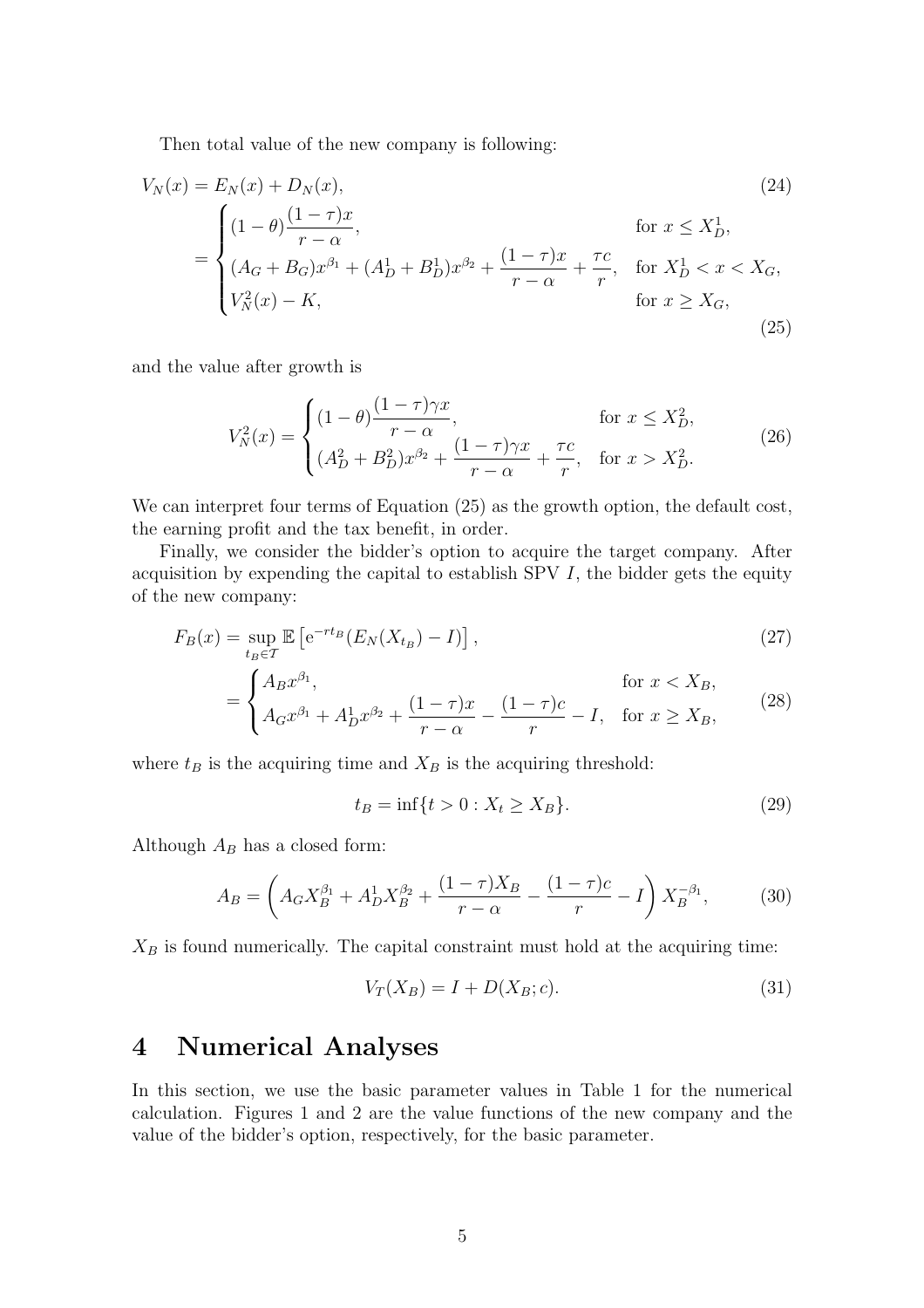| Table 1: Parameter Values |          |       |
|---------------------------|----------|-------|
| parameter                 |          | value |
| volatility                | $\sigma$ | 0.15  |
| expected growth rate      | $\alpha$ | 0.02  |
| discount rate             | r        | 0.1   |
| effective tax rate        | $\tau$   | 0.6   |
| scale parameter           | $\gamma$ | 1.5   |
| investment cost           | K        | 5     |
| loss given default        | H        | 0.5   |
| expended capital          |          | 2     |



Figure 1: The value functions of the new company for basic parameter values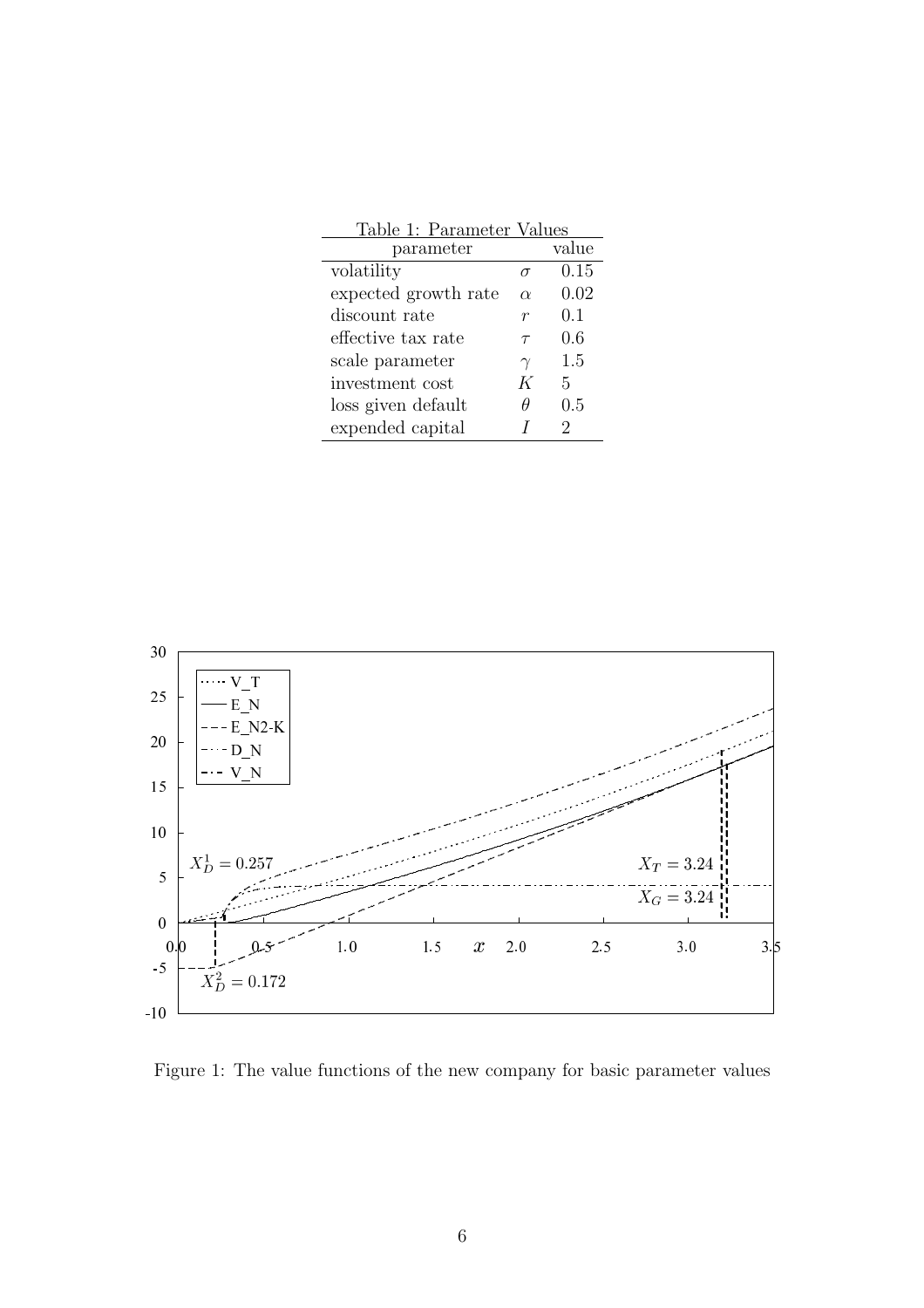

Figure 2: The value of the bidder's option for basic parameter values

Next we provide comparative statics with respect to some parameters. We consider the non-option model for comparison. Non-option means that the target company has no opportunity to expand its business. Setting  $\gamma = 1$  and  $K = 0$  in Equations  $(2)$ ,  $(10)$  and  $(19)$  mathematically, we have

$$
\bar{V}_T(x) = \frac{(1-\tau)x}{r-\alpha},\tag{32}
$$

$$
\bar{E}_N(x) = \begin{cases} 0, & \text{for } x \le \bar{X}_D, \\ \left(\frac{(1-\tau)c}{r} - \frac{(1-\tau)\bar{X}_D}{r-\alpha}\right)x^{\beta_2} + \frac{(1-\tau)x}{r-\alpha} - \frac{(1-\tau)c}{r}, & \text{for } x > \bar{X}_D, \end{cases}
$$
(33)

$$
\bar{D}_N(x) = \begin{cases}\n(1-\theta)\frac{(1-\tau)x}{r-\alpha}, & \text{for } x \le \bar{X}_D, \\
\left((1-\theta)\frac{(1-\tau)\bar{X}_D}{r-\alpha} - \frac{c}{r}\right)x^{\beta_2} + \frac{c}{r}, & \text{for } x > \bar{X}_D,\n\end{cases}
$$
\n(34)

$$
\bar{V}_N(x) = \begin{cases}\n(1-\theta)\frac{(1-\tau)x}{r-\alpha}, & \text{for } x \le \bar{X}_D, \\
-\left(\theta\frac{(1-\tau)\bar{X}_D}{r-\alpha} + \frac{\tau c}{r}\right)x^{\beta_2} + \frac{(1-\tau)x}{r-\alpha} + \frac{\tau c}{r}, & \text{for } x > \bar{X}_D,\n\end{cases}
$$
\n(35)

$$
\bar{F}_B(x) = \begin{cases}\n(\bar{E}_N(\bar{X}_B) - I)x^{\beta_1}, & \text{for } x < \bar{X}_B, \\
\bar{E}_N(x) - I, & \text{for } x \ge \bar{X}_B.\n\end{cases}
$$
\n(36)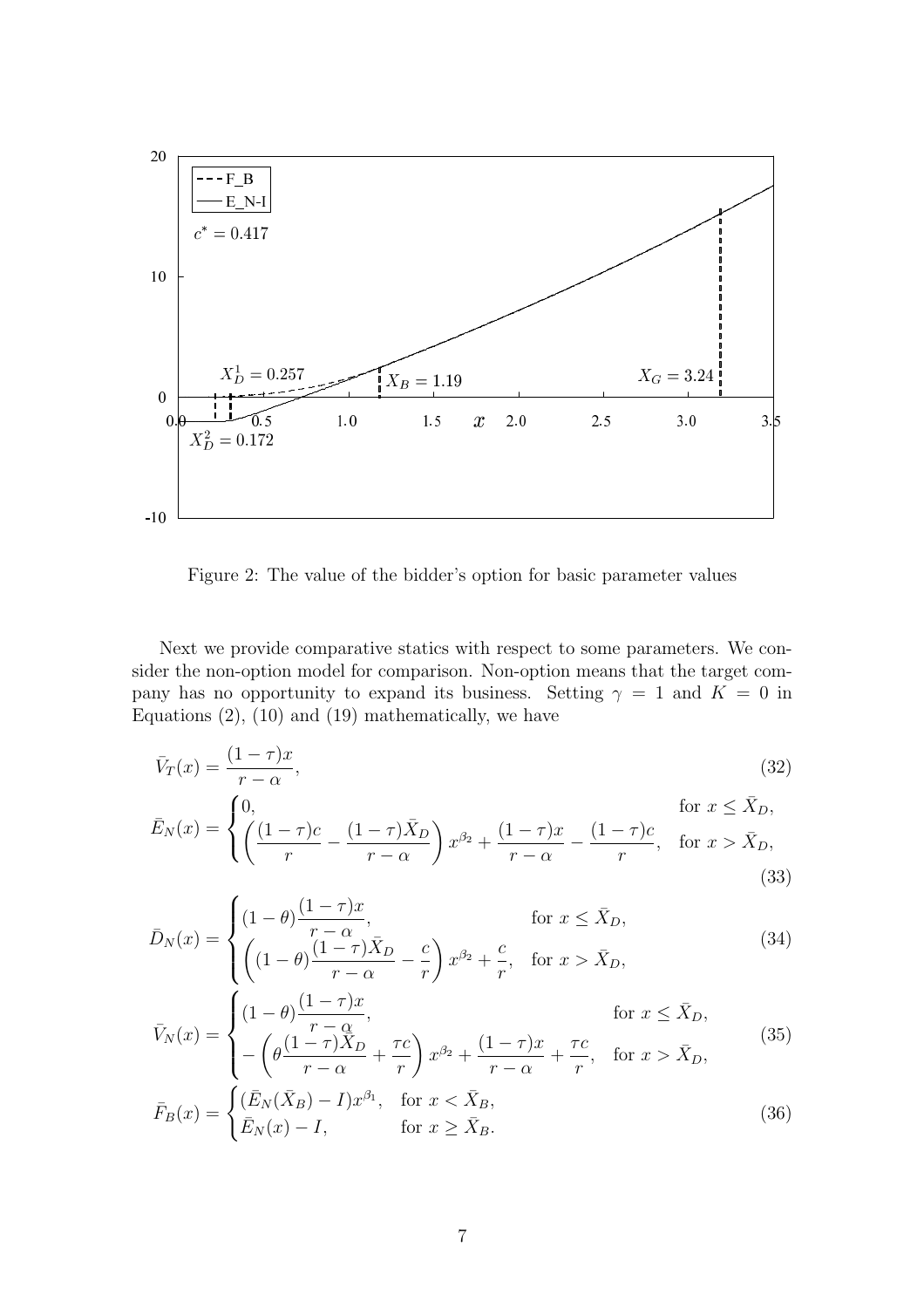|     |       | Growth option model |       | Non-option model |
|-----|-------|---------------------|-------|------------------|
| I   | $c^*$ | ratio               | $c^*$ | ratio            |
| 1.0 | 0.19  | 0.47                | 0.18  | 0.46             |
| 1.5 | 0.29  | 0.47                | 0.26  | 0.46             |
| 2.0 | 0.42  | 0.48                | 0.35  | 0.46             |
| 2.5 | 0.57  | 0.49                | 0.44  | 0.46             |
| 3.0 | 0.77  | 0.50                | 0.53  | 0.46             |
| 3.5 | 1.08  | 0.52                | 0.62  | 0.46             |
|     |       |                     |       |                  |

Table 2: Leverage ratio w.r.t. *I*

Table 3: Risk w.r.t. *I*

|     |       |                  | Growth option model |      | Non-option model |       |      |
|-----|-------|------------------|---------------------|------|------------------|-------|------|
|     | $X_B$ | $X_G$            | AtoD                | AtoG | GtoD             | $X_B$ | AtoD |
| 1.0 | 0.56  | 3.24             | 0.45                | 2.67 | 3.16             | 0.55  | 0.44 |
| 1.5 | 0.86  | 3.24             | 0.68                | 2.37 | 3.12             | 0.83  | 0.66 |
| 2.0 | 1.19  | 3.24             | 0.93                | 2.05 | 3.06             | 1.10  | 0.88 |
| 2.5 | 1.54  | 3.24             | 1.19                | 1.69 | 3.00             | 1.38  | 1.11 |
| 3.0 | 1.96  | 3.24             | 1.49                | 1.27 | 2.92             | 1.65  | 1.33 |
| 3.5 | 2.53  | 3.24             | 1.87                | 0.71 | 2.79             | 1.93  | 1.55 |
|     |       | $\left( \right)$ |                     |      |                  |       |      |

Although the default threshold  $\bar{X}_D$  has a closed form:

$$
\bar{X}_D = \frac{\beta_2}{\beta_2 - 1} \frac{r - \alpha}{r} c,\tag{37}
$$

the acquiring threshold  $\bar{X}_B$  is found numerically.

We analyze leverage ratio and risk. The former is defined by  $D<sub>N</sub>/V<sub>N</sub>$  and the latter by the difference between thresholds, such as acquisition and default (AtoD):  $X_B - X_D^1$  ( $\bar{X}_B - \bar{X}_D$  for non-option model), acquisition and growth (AtoG):  $\hat{X}_G - \hat{X}_B$ and growth and default (GtoD):  $X_G - X_D^2$ . Tables 2, 4 and 6 illustrate comparative statics of leverage ratio with respect to *I*,  $\sigma$  and  $\alpha$ , respectively. Tables 3, 5 and 7 illustrate comparative statics of risk with respect to *I*, *σ* and *α*, respectively. Tables 8 and 9 illustrate comparative statics of both leverage ratio and risk with respect to  $\gamma$  and K, respectively.

The difference of results between our model and non-option model (Goto et al., 2009) is as follwos. First, our model with a growth option has higher coupon and leverage ratio than non-option model. This result shows the fact that lenders prefer to lend more money to business with more growth opportunities. The difference becomes pronounced when *I*,  $\sigma$  and  $\alpha$  are large. Next, the difference between acquisition and default thresholds (AtoD) show that our model has less risk than non-option model. This result also becomes pronounced when parameter values are large.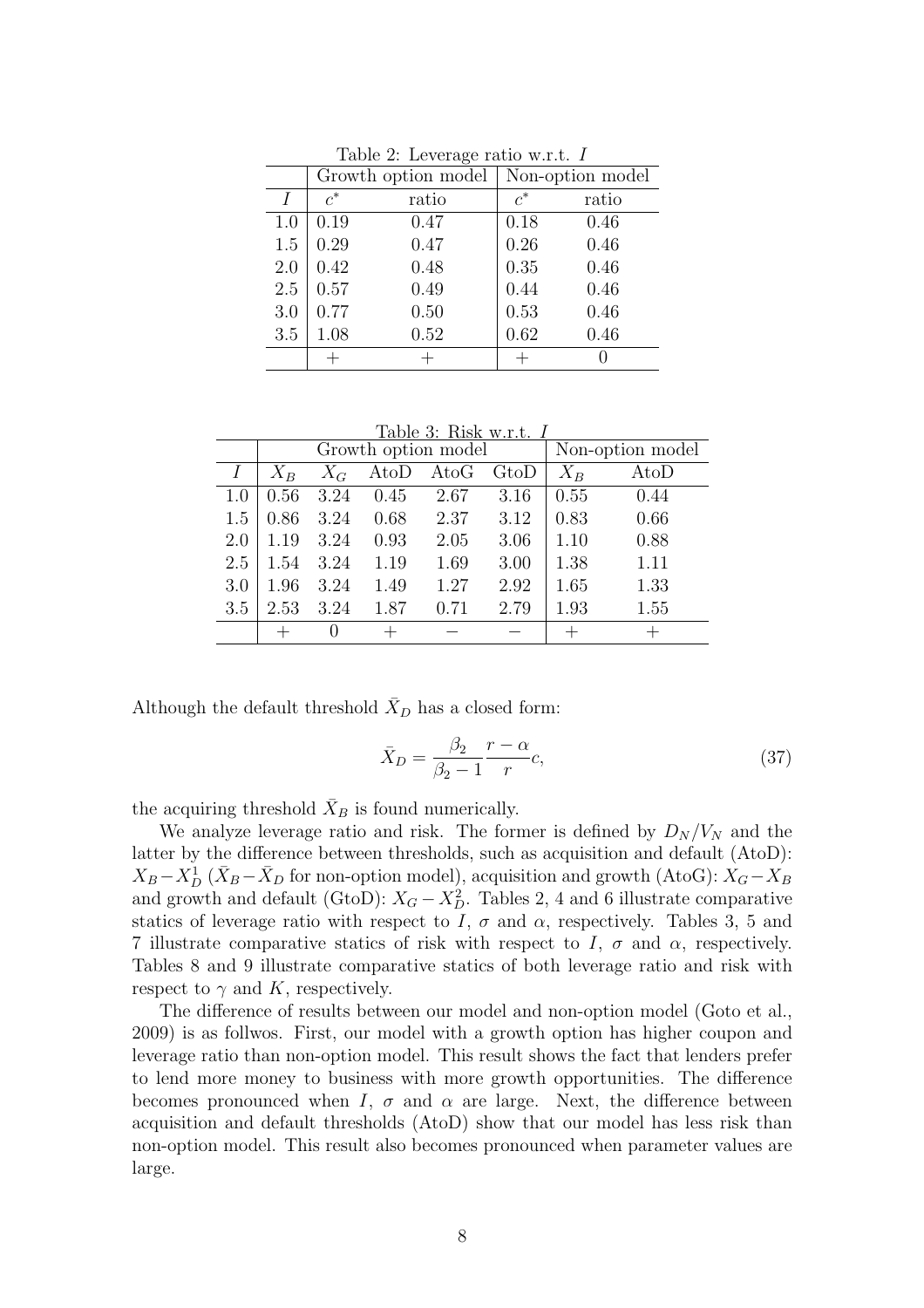|          |       | Growth option model |                  | Non-option model |
|----------|-------|---------------------|------------------|------------------|
| $\sigma$ | $c^*$ | ratio               | $\mathfrak{c}^*$ | ratio            |
| 0.05     | 0.13  | 0.32                | 0.13             | 0.32             |
| 0.10     | 0.23  | 0.40                | 0.22             | 0.40             |
| 0.15     | 0.42  | 0.48                | 0.35             | 0.46             |
| 0.20     | 1.52  | 0.58                | 0.61             | 0.52             |
|          |       |                     |                  |                  |

Table 4: Leverage ratio w.r.t. *σ*

Table 5: Risk w.r.t. *σ*

|          |           |           | Growth option model                                      |      | Non-option model     |       |      |
|----------|-----------|-----------|----------------------------------------------------------|------|----------------------|-------|------|
| $\sigma$ | $X_B$     |           |                                                          |      | $X_G$ AtoD AtoG GtoD | $X_B$ | AtoD |
|          |           |           | $0.05 \begin{array}{ l} 0.67 \end{array}$ 2.63 0.57 1.96 |      | 2.56                 | 0.67  | 0.56 |
| 0.10     | 0.84 2.90 |           | 0.69                                                     | 2.06 | 2.80                 | 0.83  | 0.68 |
| 0.15     |           | 1.19 3.24 | 0.93                                                     | 2.05 | 3.06                 | 1.10  | 0.88 |
| 0.20     | 2.84      | - 3.67    | 2.04                                                     | 0.83 | 3.11                 | 1.59  | 1.26 |
|          |           |           |                                                          |      |                      |       |      |

Table 6: Leverage ratio w.r.t. *α*

|          |       | Growth option model |       | Non-option model |
|----------|-------|---------------------|-------|------------------|
| $\alpha$ | $c^*$ | ratio               | $c^*$ | ratio            |
| 0.00     | 0.19  | 0.37                | 0.18  | 0.37             |
| 0.01     | 0.26  | 0.42                | 0.25  | 0.41             |
| 0.02     | 0.42  | 0.48                | 0.35  | 0.46             |
| 0.03     | 1.02  | 0.56                | 0.56  | 0.51             |
|          |       |                     |       |                  |

Table 7: Risk w.r.t. *α*

|          |       | Growth option model |                             | Non-option model     |      |         |      |
|----------|-------|---------------------|-----------------------------|----------------------|------|---------|------|
| $\alpha$ | $X_B$ |                     |                             | $X_G$ AtoD AtoG GtoD |      | $X_{B}$ | AtoD |
| 0.00     |       |                     | $0.96$ $3.49$ $0.82$ $2.53$ |                      | 3.40 | 0.95    | 0.82 |
| 0.01     | 1.02  | 3.35                | 0.85                        | 2.33                 | 3.24 | 1.00    | 0.83 |
| 0.02     | 1.19  | 3.24                | 0.93                        | 2.05                 | 3.06 | 1.10    | 0.88 |
| 0.03     | 1.91  | 3.14                | 1.35                        | 1.23                 | 2.76 | 1.33    | 1.02 |
|          |       |                     |                             |                      |      |         |      |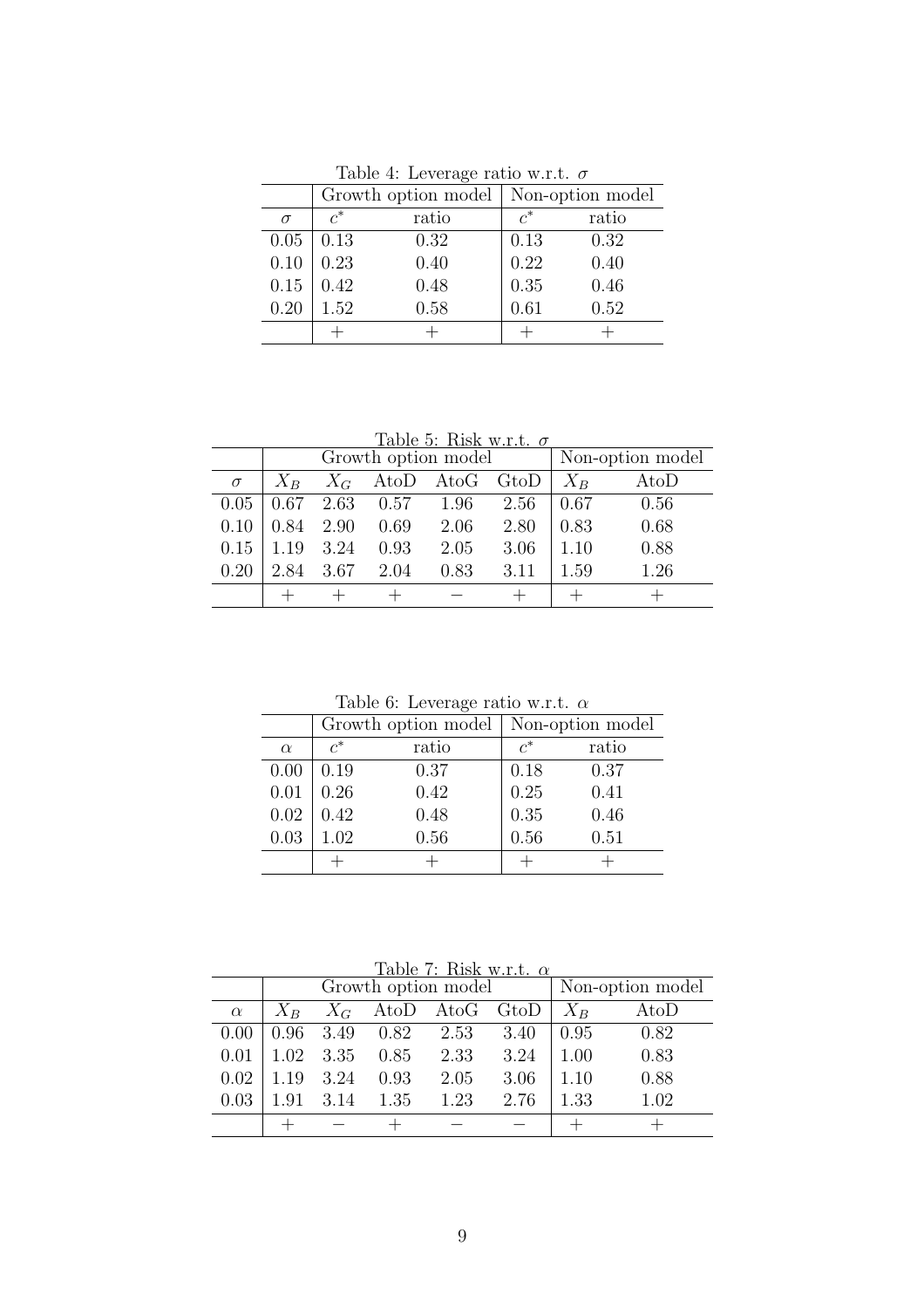Table 8: Leverage ratio and Risk w.r.t. *γ*

|  |  |                   | $\gamma$ $c^*$ ratio $X_B$ $X_G$ AtoD AtoG GtoD                                                            |  |
|--|--|-------------------|------------------------------------------------------------------------------------------------------------|--|
|  |  |                   | $1.1 \mid 0.35 \quad 0.46 \quad 1.10 \quad 16.18 \quad 0.89 \quad 15.08 \quad 15.98$                       |  |
|  |  |                   | $1.3 \begin{array}{ l} 0.37 \quad 0.47 \quad 1.12 \quad 5.39 \quad 0.89 \quad 4.27 \quad 5.22 \end{array}$ |  |
|  |  |                   | $1.5 \begin{array}{ l} 0.42 \end{array}$ 0.48 1.19 3.24 0.93 2.05 3.06                                     |  |
|  |  |                   | $1.7 \begin{array}{ l} 0.61 \quad 0.52 \quad 1.43 \quad 2.31 \quad 1.06 \quad 0.89 \quad 2.09 \end{array}$ |  |
|  |  | $+ + + + - + + -$ |                                                                                                            |  |

Table 9: Leverage ratio and Risk w.r.t. *K*

|  |  |  | $K \mid c^*$ ratio $X_B$ $X_G$ AtoD AtoG GtoD                                                                                               |  |
|--|--|--|---------------------------------------------------------------------------------------------------------------------------------------------|--|
|  |  |  |                                                                                                                                             |  |
|  |  |  | $\begin{array}{c cccccc}5 & 0.42 & 0.48 & 1.19 & 3.24 & 0.93 & 2.05 & 3.06\\10 & 0.37 & 0.47 & 1.13 & 6.47 & 0.90 & 5.35 & 6.32\end{array}$ |  |
|  |  |  | $15 \begin{array}{ l} 0.36 \quad 0.46 \quad 1.11 \quad 9.71 \quad 0.89 \quad 8.59 \quad 9.56 \end{array}$                                   |  |
|  |  |  | $20\begin{array}{ l} 0.36 \end{array}$ 0.46 1.11 12.95 0.89 11.84 12.80                                                                     |  |
|  |  |  | $   +$ $ +$ $+$                                                                                                                             |  |

#### **5 Conclusion**

In this paper, we have investigated the bidder's option to acquire the target company in LBO. While Goto et al. (2009) considered a declining industry, we assume that target has a growth option. An important setting is that the optimal timing is determined under the capital constraint. As our main result, we find that a growth option leads to delay in LBO, high leverage and low risk. And when the growth option is easily to exercised, the default risk is low before growth and high after growth except for the impact of uncertainty. For future works, we will compare with optimal debt issuing as Goto et al. (2009) investigated. Another topic is analysis of levered target.

#### **References**

- Goto, M., Takashima, R. and Tsujimura, M. (2009). A real options model of debt ratio in leveraged buyouts. The 4th National Conference on Real Options.
- Lambrecht, B. M. (2004). The timing and terms of mergers motivated by economies of scale. *Journal of Financial Economics*, **72**, 41–62.
- Lambrecht, B. M. and Myers, S. C. (2007). A theory of takeovers and disinvestment. *Journal of Finance*, **62**, 809–845.
- Lambrecht, B. M. and Myers, S. C. (2008). Debt and managerial rents in a realoptions model of the firm. *Journal of Financial Economics*, forthcoming.

Leland, H. E. (2007). Financial synergies and the optimal scope of the firm: Im-